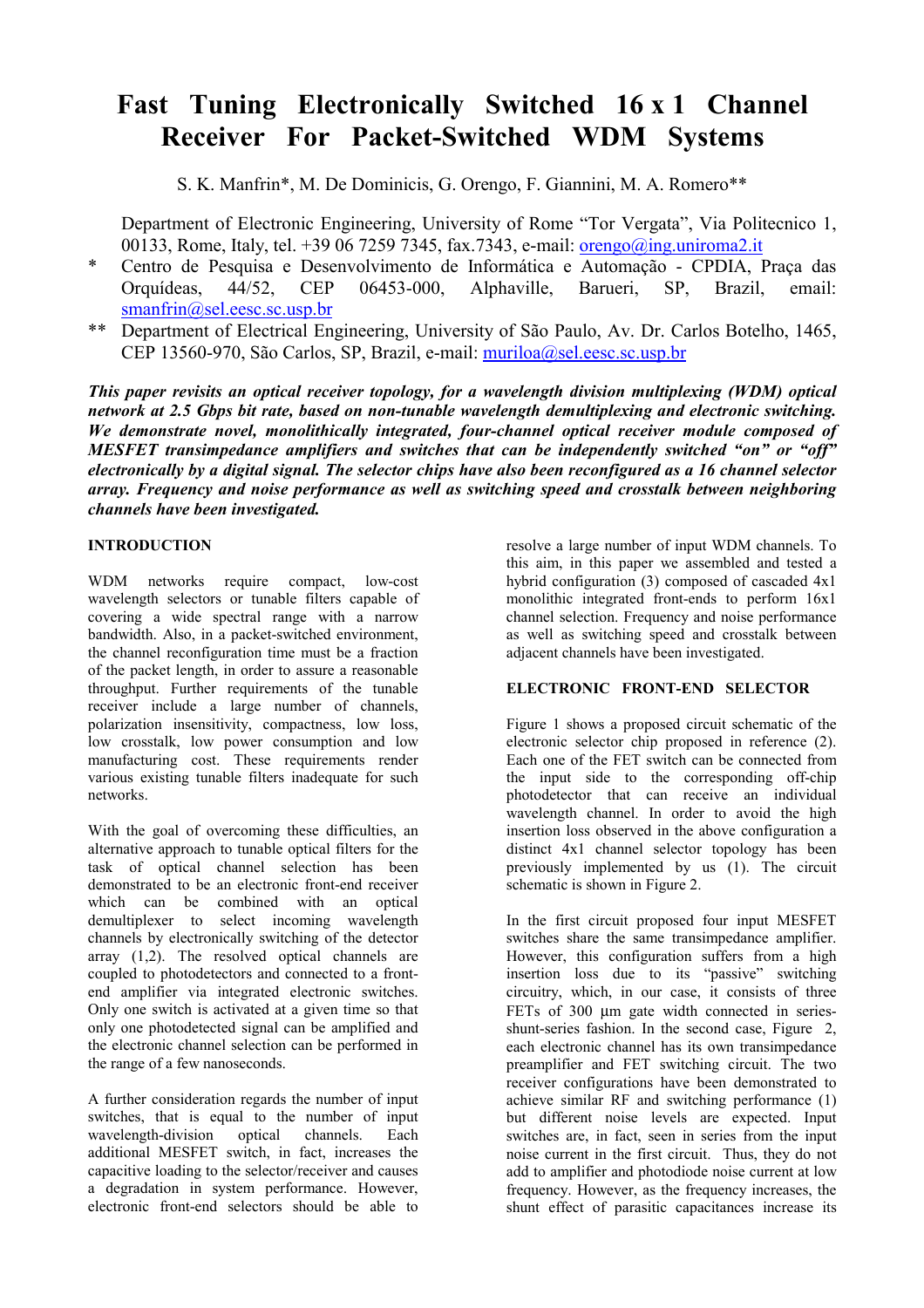noise contribution. For this reason, we expect the second topology to be more efficient in terms of<br>receiver sensitivity, despite higher nower receiver sensitivity, despite higher consumption and chip area as it will be seen in the next section. Therefore it can be an adequate solution for those applications in which sensitivity is of primary interest. The design aims at operation at 2.5 Gbps.



*Figure 1: First front-end configuration for a 4-channel electronic selector (FE1).*



*Figure 2: Second front-end configuration for a 4-channel electronic selector (FE2)*

Next, a composite hybrid architecture implementing a 4x4x1 electronic selector has been realized cascading two switch stages. The schematic diagram is shown in Figure 3. The first stage switches select four channels among 16 input channels, the same channel in each 4x1 selector chip, which shares a common control. The second stage selects the input chip selector. Altogether, five chip selectors and eight control voltages have been used.

## **EXPERIMENTAL RESULTS**

For testing purposes, each one of the two four channel MMIC front-ends was wire bonded on a two-channel test fixture. Two power supplies  $(V_g)$ and  $V_{dd}$ ) plus six high speed SMA connectors (two for I/O signals and four for the switch controls) were connected to the fixture. The bias voltages of the receiver were chosen as  $V_{dd} = 6 \text{ V}, V_g = -1 \text{ V}.$ 

Preliminary results comprising the microwave circuit performance and the switching capability for an 1 Gbps input signal have already been previously reported (1). The receiver showed a uniform 3-dB frequency response of 2.5 GHz. The transimpedance gain was 50 dBΩ. The output power level of the

isolated channels were at least 60 dB below the power level for the connected channels.

Here, the input equivalent noise current density has been measured on both chips and the results are shown in Figure 4. The second receiver configuration has demonstrated to reduce the average noise at high frequencies at the expense of power consumption, increased circuit complexity and chip area which goes from  $2.27 \text{ mm}^2$  up to about  $4.49$  mm<sup>2</sup>. It is believed that this trade-off can be satisfactory in high-performance applications.

The performance of the 16x1 channel selector realized with two switch stages has been also investigated. The overall 3-dB bandwidth and transimpedance gain has been measured to be in excess of 2 GHz and 60 dB $\Omega$ , respectively. The output response to input switching packets is shown in Figure 5. The switching speed both at the first and second stage switches has been measured for an input sinusoidal signal at 2.5 GHz and -5dBm electrical power, by driving control signals with a pulse generator. Using 1-ns rise and fall time, the channel reconfiguration times are found to be around 2 ns for both stages. The switching speed of the channel selection can be faster than 1 ns, and it is mainly limited in this case by the supplied switching power. This switching speed capability is an attractive feature for optical interconnections in supercomputer systems as well as ATM-PON applications (4),(5).

Finally, in order to investigate the electrical crosstalk between neighboring channels connected to the same amplifier we measured the response of one channel at a frequency of 2.5 GHz while a second asynchronous input signal of 0 dBm at 1 GHz is incident on an adjacent switched-off channel. The first channel was biased alternately between the "off" and "on" states through the control switch. There is no distinguishable degradation in the output response observed compared to the results with just one optical input. That is, the sensitivity penalty from the adjacent switched-off channel is below 0.1 dB.

#### **CONCLUSIONS**

In conclusion, we have demonstrated two configurations for a monolithically integrated and electronically switched four-detector receiver array, which is capable of random access selection of a single channel for fast packet-switched WDM networking applications. This receiver has a -3 dB bandwidth of 2.5 GHz with a transimpedance gain of 50 dBΩ. The switching speed of the channel selection in this multichannel receiver is, in general, faster than 1 nS. We have also characterized a 16 channel GaAs amplifier/selector chip obtained with an hybrid configuration of cascaded four-channel chips. This could provide low-cost reliable tunable receivers for optical 4-to-16 channel selection and detection.